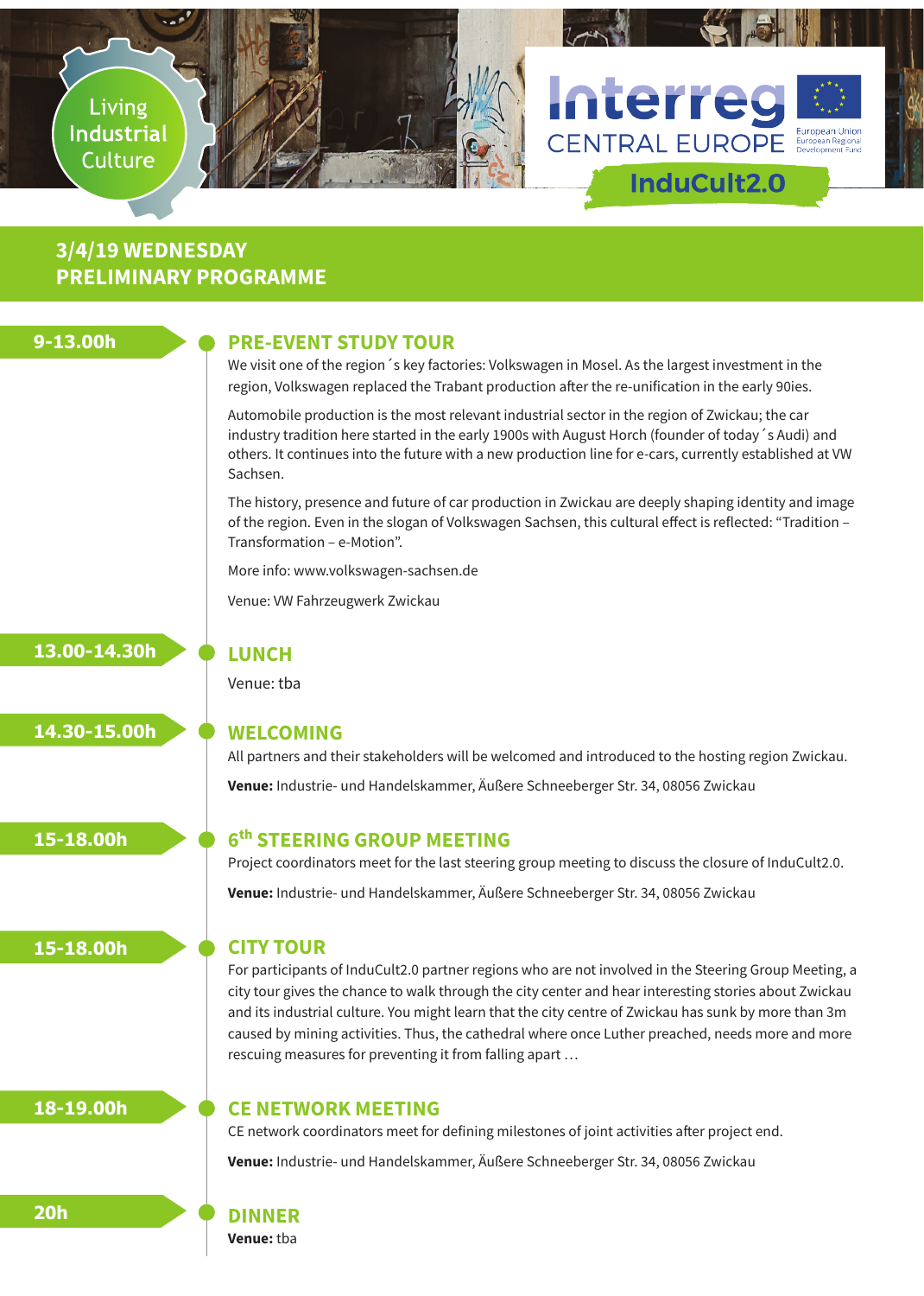

# **5/4/19 FRIDAY PRELIMINARY PROGRAMME**

## **9-13.00h**

### **FINAL PARTNER MEETING "PROCESS EVALUATION"**

We will make good use of our last partnership-stakeholder meeting: while highlighting our personal learning and breakthrough moments on an InduCult timeline, we jointly discover at which phases of the project we have created most impact. We look back to our 2016 ambitions, as well as forward to what still can be achieved on and by the topic of Industrial Culture.

The collective image is both a process evaluation of the InduCult2.0 project and a meaningful advisory tool for (similar) projects yet to come.

**Venue:** Castle Waldenburg, Peniger Str. 10, 08396 Waldenburg

# **13.00-14.30h**

**Venue:** Castle Waldenburg tbc

**LUNCH**

# **14.30-18.00h**

# **POST-EVENT STUDY TOUR**

After lunch we experience living industrial culture in the district of Zwickau in three different exciting ways: from education to art to science!

#### **House of Discoverers, Reinsdorf**

Our first stop invites us to marvel, explore and experience! Since September 2011, the House of Discoverers has been open to the public in the former school building of Reinsdorf. The learning and leisure centre mediates math, science and technology to young, old or in-between in a fun and creative way. Many different workstations provide equipment for experiments and come with a lot of surprises.

We are also joined by a regional representative of the House of Little Inventors, a foundation that developed a German-wide educational programme for children and educational staff to implement an early education in mathematics, IT, technics and sciences.

**Venue:** Haus der Entdecker, Schulstraße 19, 08141 Reinsdorf/ OT Friedrichsgrün

**More info:** www.haus-der-entdecker.de

#### **Mining Shaft Mural, Zwickau**

Afterwards we visit the former coal mining shaft Martin-Hoop-Shaft IV on the premises of metal and steel company MSB. There, we will see an artistic result of InduCult2.0: A huge graffiti addressing the mining history of the region of Zwickau.

On a surface of 16 x 30 m, 150 litres of façade paint and more than 250 spray cans were used to create a mural that shows a shaft tower on top of a coal mine surrounded by a surrealistic landscape. The landscape reminds of the Ore Mountains close to Zwickau.

For those of you with no fear of heights: We might be allowed to climb the neighbouring historic mining shaft tower for having a great view onto the mural as well as onto Zwickau. For that option: Make sure to wear sturdy shoes and clothes that can take a bit of dust.

**Venue:** MSB Metall- und Stahlsystembau GmbH, Vettermannstraße 5B, 08132 Mülsen

**More info:** https://www.facebook.com/sogehtsaechsisch/videos/2293316414232452/